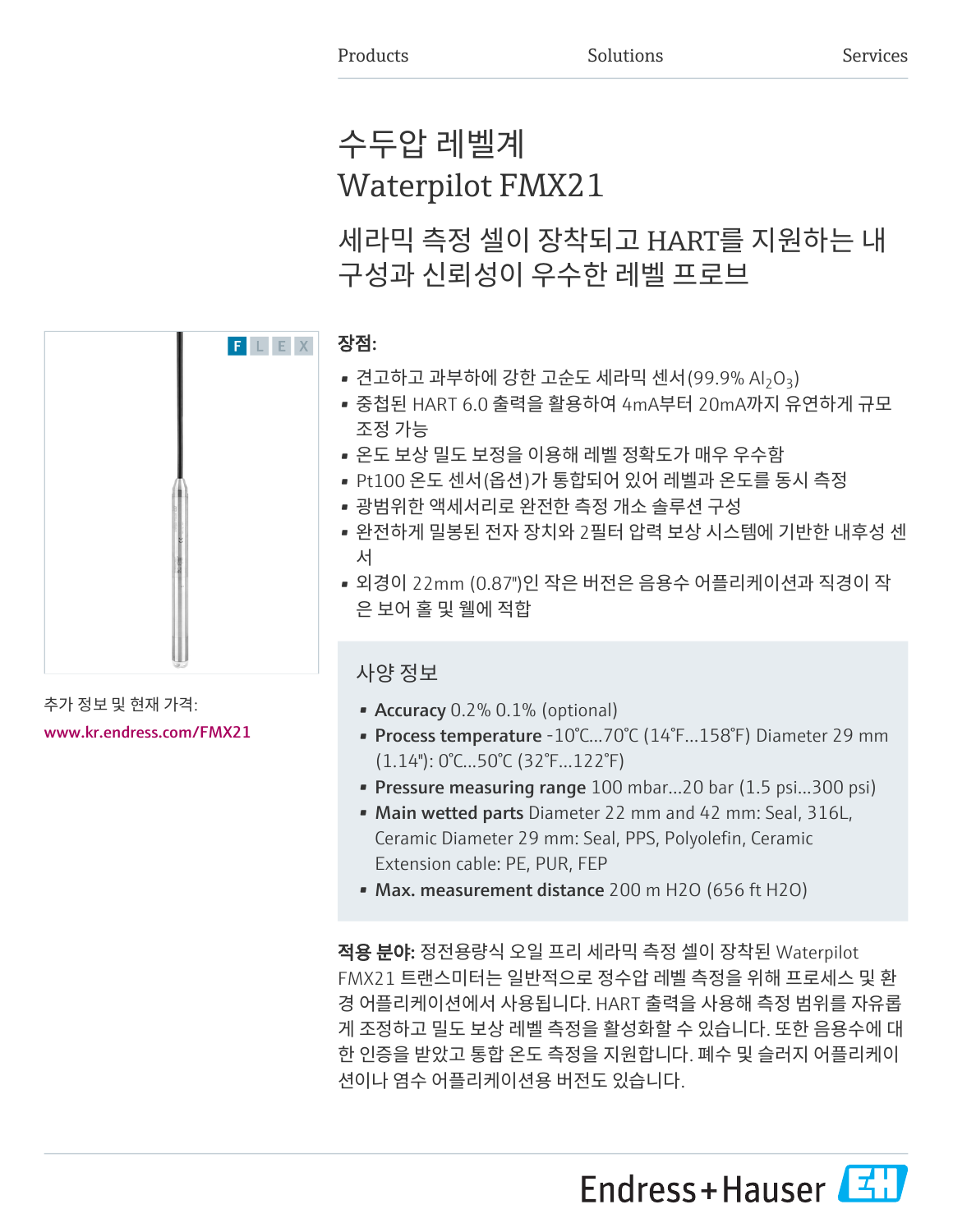# 특징 및 사양

# Pressure <del>여</del>행원리

Hydrostatic pressure

### Characteristic

Compact probe with ceramic cell for hydrostatic level measurement, Diameter = 22 mm: General applications, fresh water Diameter = 42 mm: Waste water applications Diameter = 29 mm: Salt water applications

### Supply voltage

10.5 ...35V DC

#### Reference Accuracy

0.2% 0.1% (optional)

#### Long term stability

0.1% of URL/year

#### Process temperature

-10°C...70°C (14°F...158°F) Diameter 29 mm (1.14"): 0°C...50°C (32°F...122°F)

#### Ambient temperature

-10°C...70°C (14°F...158°F) Diameter 29 mm (1.14"): 0°C...50°C (32°F...122°F)

#### Measuring cell

100mbar...20bar (1.5psi...300psi)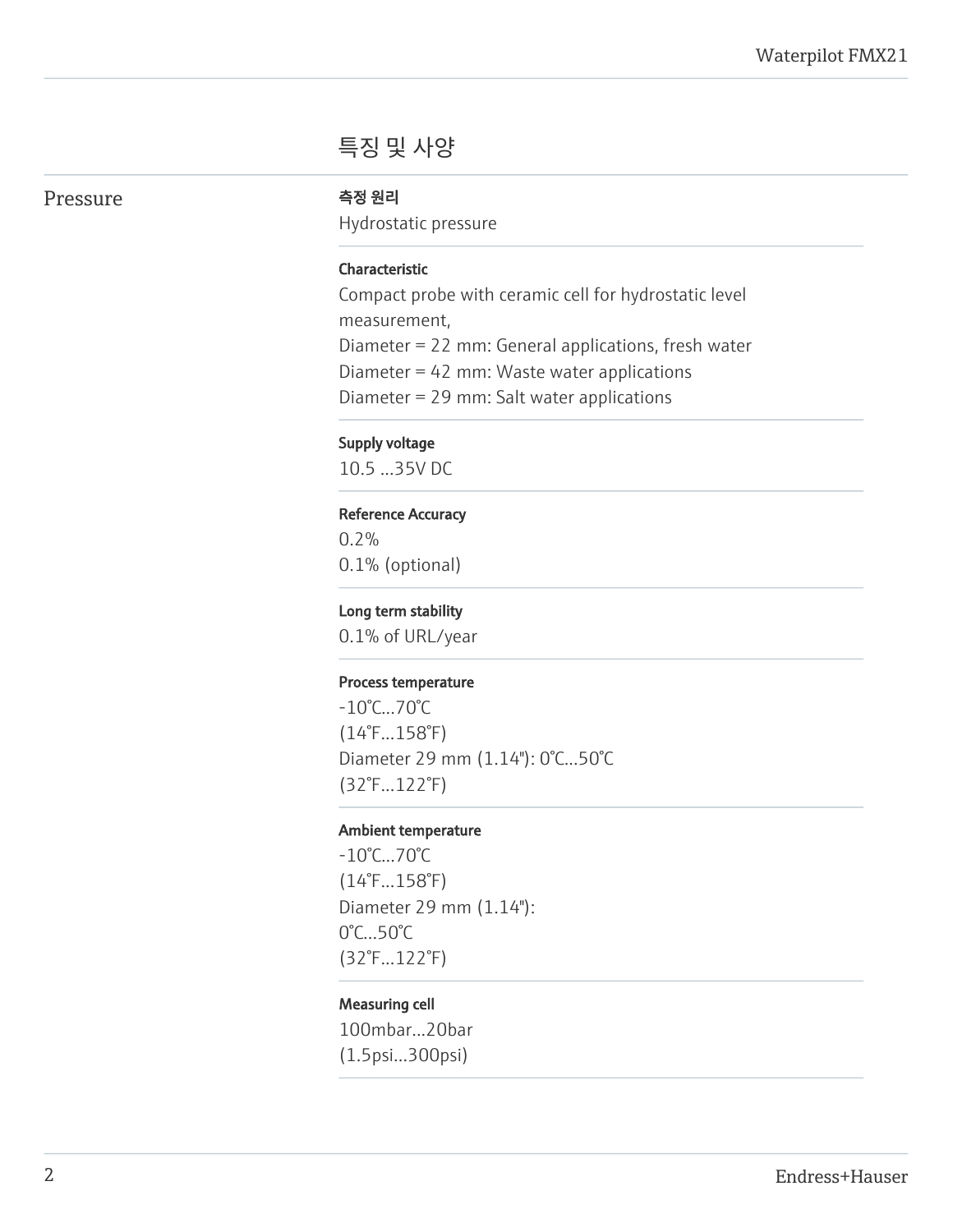# Pressure

Process connection Suspension clamp Cable mounting screws

**Communication** 4...20 mA 4...20 mA HART

Certificates / Approvals ATEX, FM, CSA, CSA C/US, IEC Ex, INMETRO, NEPSI

Marine approvals GL/ ABS/ BV/ DNV/ LR

Drinking water approvals NSF/ KTW/ ACS

Continuous / Liquids 측정 원리

Hydrostatic

#### Characteristic / Application

Compact probe with ceramic cell for hydrostatic level measurement, Diameter = 22 mm: General applications, Fresh water Diameter = 42 mm: Waste water applications Diameter = 29 mm: Salt water applications

#### Specialities

Automatic density compensation Version w/o metal parts in contact to process

Supply / Communication

10.5 ...35 VDC

#### **Accuracy**

0.2% 0.1% (optional)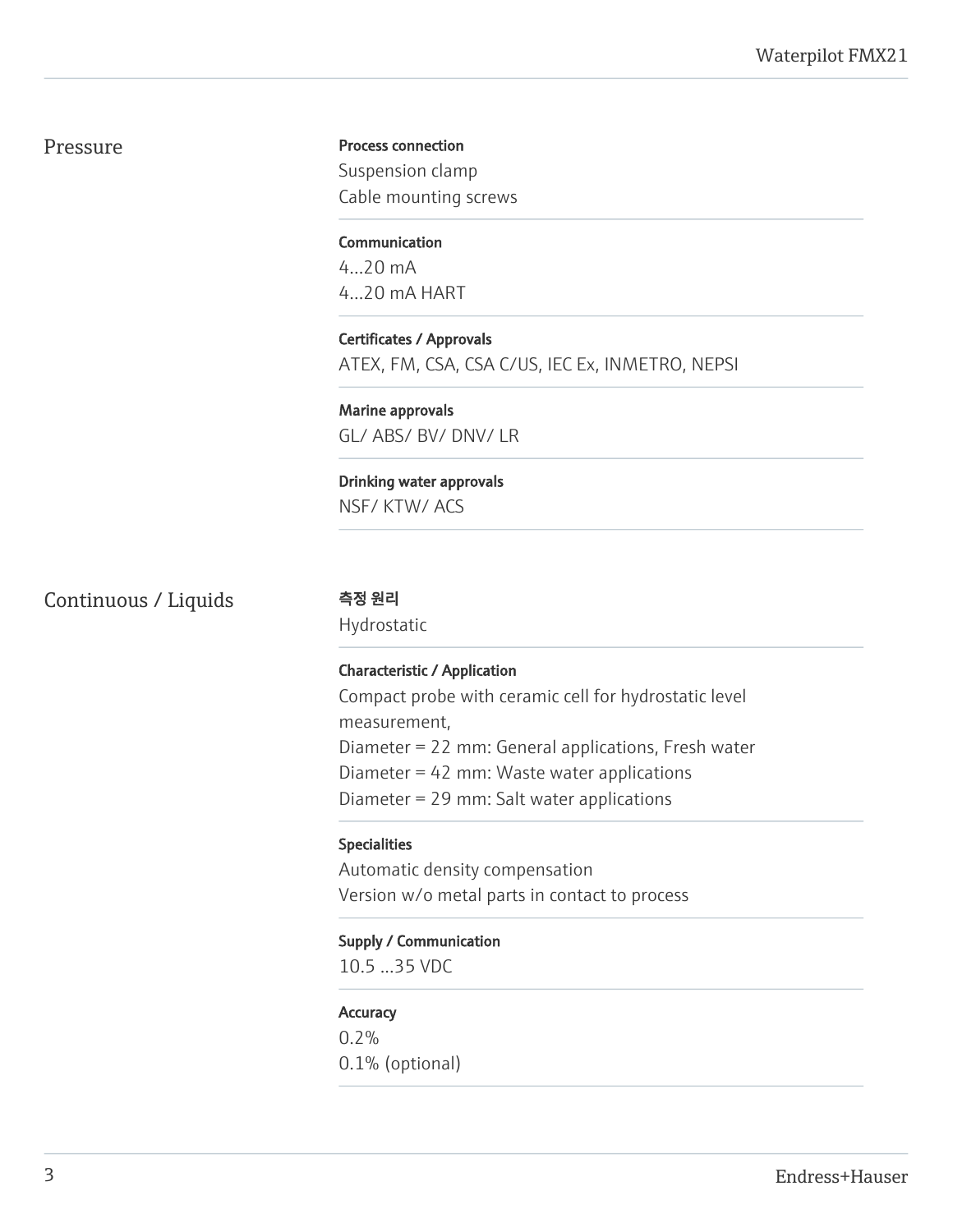# Continuous / Liquids

#### Long term stability

0.1% of URL/year

#### Ambient temperature

-10°C...70°C (14°F...158°F) Diameter 29 mm (1.14"): 0°C...50°C (32°F...122°F)

#### Process temperature

-10°C...70°C (14°F...158°F) Diameter 29 mm (1.14"): 0°C...50°C (32°F...122°F)

#### Pressure measuring range

100 mbar...20 bar (1.5 psi...300 psi)

#### Main wetted parts

Diameter 22 mm and 42 mm: Seal, 316L, Ceramic Diameter 29 mm: Seal, PPS, Polyolefin, Ceramic Extension cable: PE, PUR, FEP

#### Process connection

Suspension clamp Cable mounting screws

#### Max. measurement distance

200 m H2O (656 ft H2O)

#### Communication

4...20 mA 4...20 mA HART

# Certificates / Approvals ATEX, FM, CSA, CSA C/US, IEC Ex, NEPSI